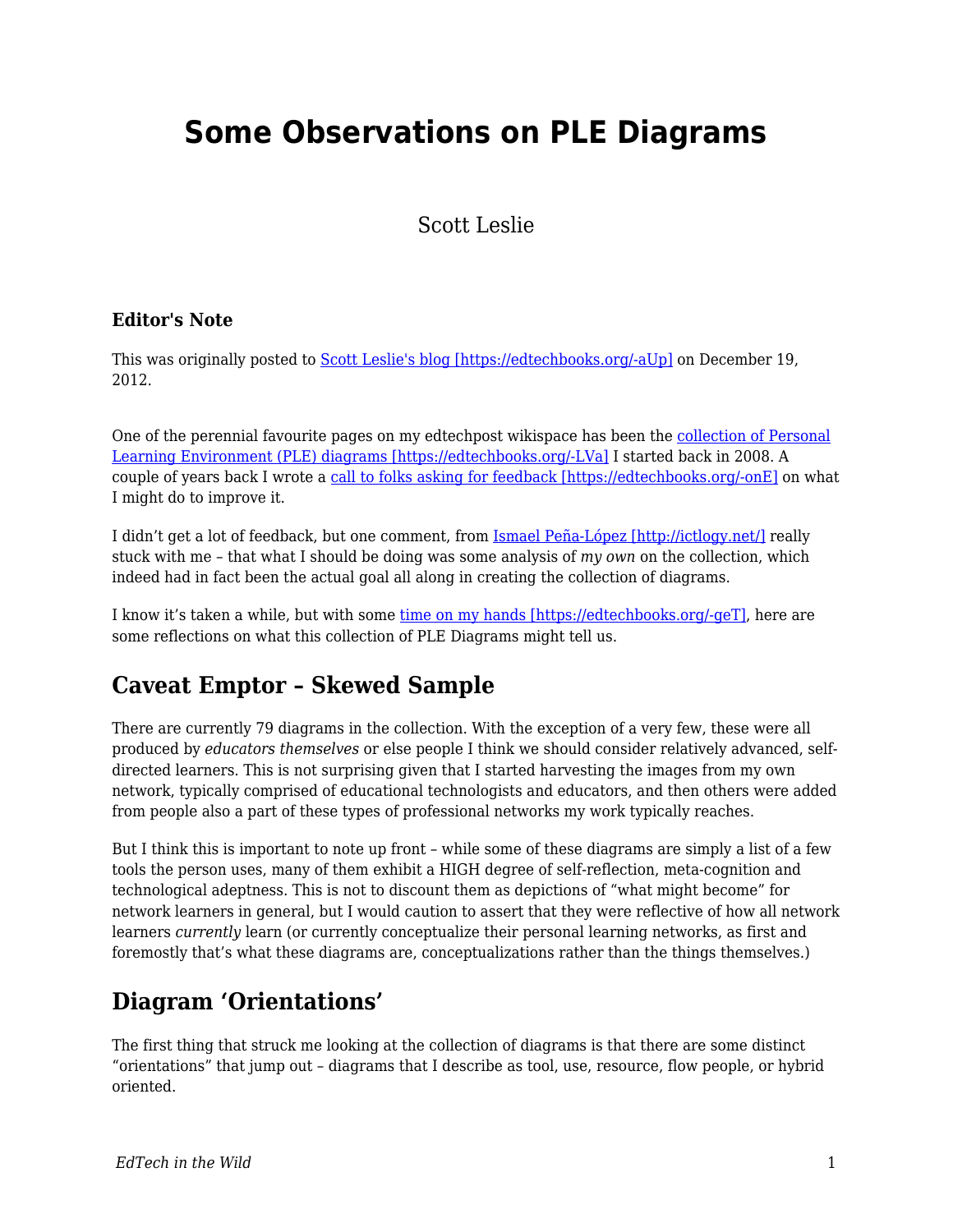#### **Tool Oriented**

By far the most prominent is what I called ["Tool-Oriented \[https://edtechbooks.org/-jLn\]](http://www.edtechpost.ca/ple_diagrams/index.php/tag/1/tool-oriented)" diagrams. Likely an obvious enough name, these are diagrams that by and large depict PLEs as simply a collection of tools. These make up the vast majority of the diagrams in the collection, 62 out of 79 (though as I note below, many of these also exhibit additional orientations and there are fewer that are *solely* tool oriented diagrams.)

For me these are the least interesting of the diagrams. While it is useful to see which tools people typically conceive of in their PLEs (additional analysis of which is done below), these fail to reflect any of the dynamism I typically associate with network learning. Still, the *MAJORITY* of diagrams take this tact, which raises the question (taken up below) of whether a PLE is best understood simply as a collection of (albeit networked & loosely coupled) tools that stand in contrast with earlier monolithic approaches to learning environments, or if its that AND something more.

#### **Use Oriented**

Numbering 32 of the 79 diagrams, "[use orientation \[https://edtechbooks.org/-QGq\]](http://www.edtechpost.ca/ple_diagrams/index.php/tag/3/use-oriented)" was the next most common orientation in the collection, by which I mean diagrams that explicitly list the aims of a personal learning environment. Often, though not always, these are accompanied by the tools used to fulfill these uses (making these into ["hybrid \[https://edtechbooks.org/-yDh\]](http://www.edtechpost.ca/ple_diagrams/index.php/tag/8/hybrid)" diagrams, see below). These are far more useful in contrasting how people conceptualize learning within a PLE compared to more traditional teaching and learning approaches. As I'll discuss below, while there are many similarities, there are some key different uses and practices developed by PLE users that differentiate the way they are learning (and what) from their predecessors.

#### **Resource Oriented**

While there are no diagrams that are *solely* "resource oriented [https://edtechbooks.org/-gsKK]," many of the diagrams do list educational resources, both formal and informal, as part of the PLE. These seems important to note; while many earlier conceptualizations and practices of education, both online and off, have been accused of focusing too closely on content as the mechanism for learning, the critics pendulum has often swung too far in the opposite direction, seemingly content as having little or no role at all in learning. To me, neither of these extremes are correct, and the presence of various resources in the PLE diagrams offers a happy medium – resources, both consumed and created, shared and personal, digital and physical, do have a place in how networked learners conceive their learning and environments. Especially in conjunction with the other orientations.

#### **People Oriented**

In some sense, ALL of the diagrams that depicted networked tools or resources were "people oriented." But I chose this term to describe [diagrams that explicitly mentioned or depicted people or](http://www.edtechpost.ca/ple_diagrams/index.php/tag/7/people-oriented) [groups of people as part of the PLE \[https://edtechbooks.org/-MkH\].](http://www.edtechpost.ca/ple_diagrams/index.php/tag/7/people-oriented) As in the case of "resource oriented" diagrams, there are almost none that are solely "people oriented." But it was surprising to me that only 15 of the 79 diagrams seemed to explicitly depict or mention people as part of the PLE.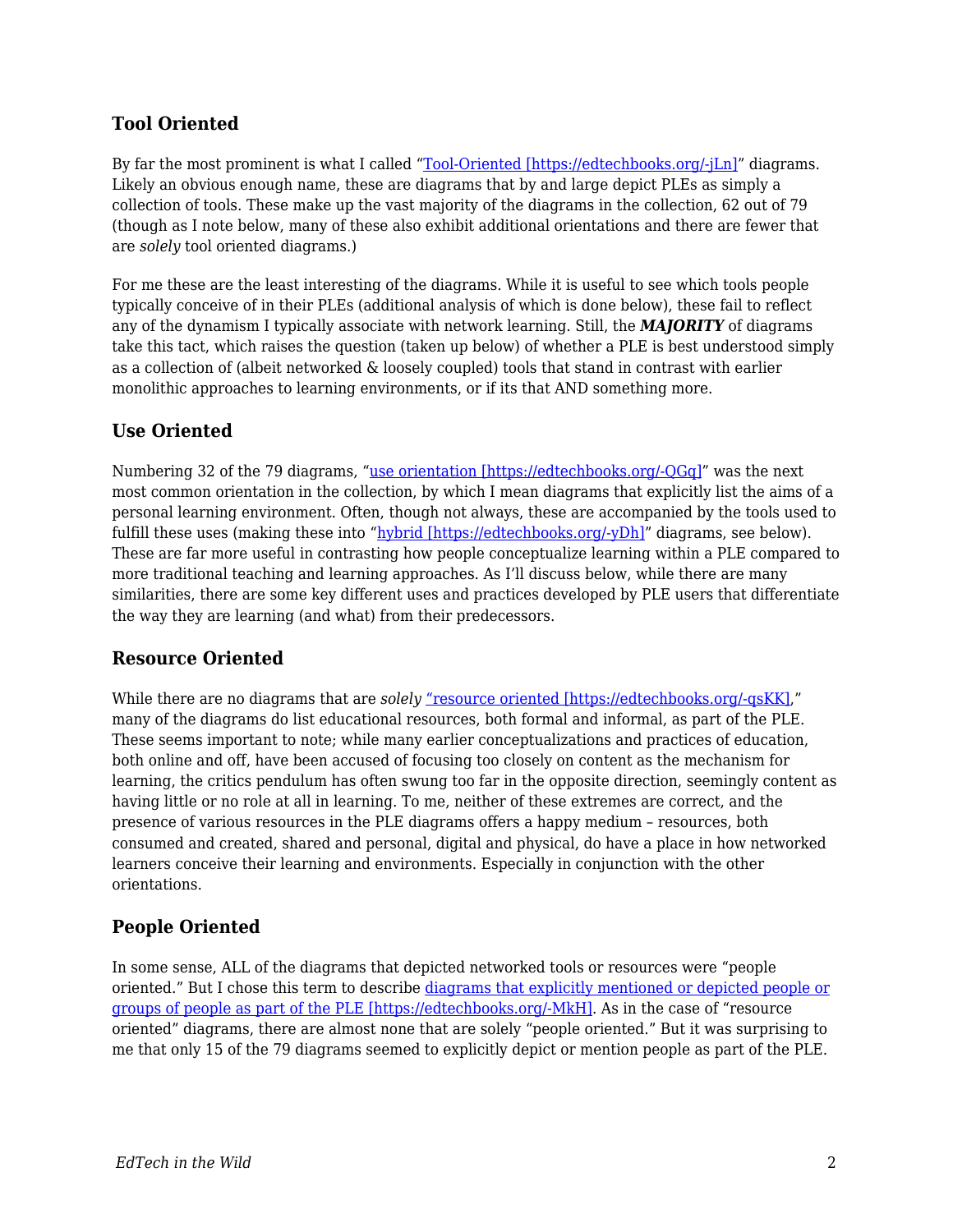#### **Flow Oriented**

"[Flow Orientation \[https://edtechbooks.org/-YgF\]](http://www.edtechpost.ca/ple_diagrams/index.php/tag/4/flow-oriented)" was also a characteristic that rarely appeared on its own, but 20 of the diagrams made real efforts to show how information and connections flowed between tools and people in their networks.

#### **Hybrid**

Finally, as I've alluded to, 32 of these diagrams reflected more than one of these orientations, and these I have termed "[hybrid \[https://edtechbooks.org/-yDh\].](http://www.edtechpost.ca/ple_diagrams/index.php/tag/8/hybrid)" For me these are typically the richest diagrams in that they depict PLEs as dynamic processes in which tools and resource have uses and flow into and out of systems and conversations. This reflects my own experience of being a [network](http://www.edtechpost.ca/wordpress/2010/04/28/network-learner-redux-tlt-10-keynote/) [learner \[https://edtechbooks.org/-Cjm\].](http://www.edtechpost.ca/wordpress/2010/04/28/network-learner-redux-tlt-10-keynote/)

### **Dominance of Certain Tools**



It seems unsurprising, especially given the popularity of certain services and the relative homogeneity of the sample, that the diagrams which identified specific tools (or types of tools) were dominated by a select few. **Blogs** (59) [https://edtechbooks.org/-tdV]dominated, but [twitter \(33\)](http://www.edtechpost.ca/ple_diagrams/index.php/tag/31/twitter) [\[https://edtechbooks.org/-ixb\]](http://www.edtechpost.ca/ple_diagrams/index.php/tag/31/twitter), [social bookmarking \(43\) \[https://edtechbooks.org/-fjf\]](http://www.edtechpost.ca/ple_diagrams/index.php/tag/30/bookmarking), [flickr \(28\)](http://www.edtechpost.ca/ple_diagrams/index.php/tag/35/flickr) [\[https://edtechbooks.org/-rbu\]](http://www.edtechpost.ca/ple_diagrams/index.php/tag/35/flickr), and [youtube \(21\) \[https://edtechbooks.org/-wza\]](http://www.edtechpost.ca/ple_diagrams/index.php/tag/28/youtube) were also consistently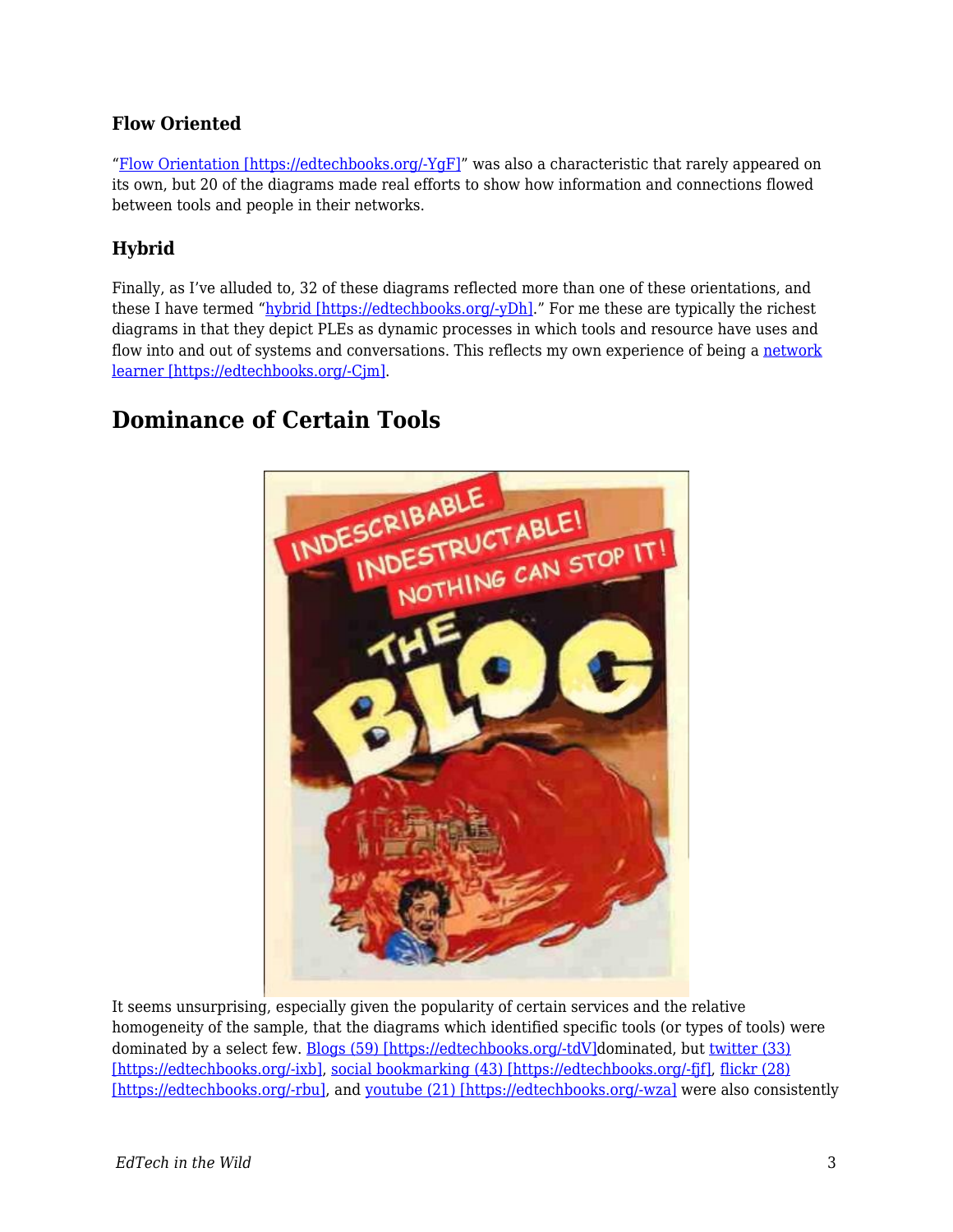listed. In addition, while I did not tag the diagrams as such, synchronous tools like skype and Elluminate, as well as email and eportfolios were all regularly listed.

Social networking sites were also listed as common elements of PLEs – Facebook was [listed in 25](http://www.edtechpost.ca/ple_diagrams/index.php/tag/29/facebook) [diagrams \[https://edtechbooks.org/-ENp\]](http://www.edtechpost.ca/ple_diagrams/index.php/tag/29/facebook), and (shocking to me) [linkedin in 15](http://www.edtechpost.ca/ple_diagrams/index.php/tag/39/linkedin) [\[https://edtechbooks.org/-hoG\].](http://www.edtechpost.ca/ple_diagrams/index.php/tag/39/linkedin) (Shocking because clearly these folks have figured out a use for linkedin that elludes me.)

Given how often they are mentioned in the same breath as blogs, [wikis \(25\)](http://www.edtechpost.ca/ple_diagrams/index.php/tag/39/linkedin) [\[https://edtechbooks.org/-hoG\]](http://www.edtechpost.ca/ple_diagrams/index.php/tag/39/linkedin) seemed relatively underrepresented in the tools people singled out in their PLEs. Even more surprising to me was how little [wikipedia \(9\) \[https://edtechbooks.org/-FoT\]](http://www.edtechpost.ca/ple_diagrams/index.php/tag/27/wikipedia) was mentioned to me, given its dominance in search rankings and internet traffic.

## **Metaphors**

In addition to these orientations, I was struck by the use (and sometimes lack thereof) of metaphors to depict PLEs. The main one (and I am not completely convinced that this was not in part an artefact of the digital drawing tools employed by many to create these diagrams, more below) was of a "network." So commonplace was this that I did not officially code for it in the new collection's tags.

Interestingly (and again, I suspect an artefact of the tools used to create the diagrams) most of these "networks" were mind-map type drawings most closely resembling [hub-and-spoke networks](http://en.wikipedia.org/wiki/Spoke-hub_distribution_paradigm) [\[https://edtechbooks.org/-wst\]](http://en.wikipedia.org/wiki/Spoke-hub_distribution_paradigm). While they capture the individual user's perspective of being at the "centre" of *THEIR* network, these are **not** actually accurate representations of how internet networks **as a whole** look. This issue, that "individual" networks are emergent phenomenon that differ depending on the location of the observer/participant is, I believe, a hugely rich avenue of exploration and challenge for network learning and networked society in general, but grist for some future post, not this one.

In addition to the standard "network" depictions were more [abstract diagrams](http://www.edtechpost.ca/ple_diagrams/index.php/tag/18/abstract) [\[https://edtechbooks.org/-rYk\]](http://www.edtechpost.ca/ple_diagrams/index.php/tag/18/abstract). These struck me as worthy of note because they are less easily reducible and for me capture some of the human elements of network learning that is so often overlooked, whether it be "[love \[https://edtechbooks.org/-KDZ\],](http://www.edtechpost.ca/ple_diagrams/index.php/3199658643_c710f42f03)" "[growth](http://www.edtechpost.ca/ple_diagrams/index.php/MyPLEdiagram) [\[https://edtechbooks.org/-ihf\]](http://www.edtechpost.ca/ple_diagrams/index.php/MyPLEdiagram)" or simply the [ephemeral nature of networks](http://www.edtechpost.ca/ple_diagrams/index.php/2311500013_c4541b75df) [\[https://edtechbooks.org/-uYC\]](http://www.edtechpost.ca/ple_diagrams/index.php/2311500013_c4541b75df).

Finally, though not exactly "metaphors," it seemed important to note the number of PLE diagrams that were in essence [screenshots \[https://edtechbooks.org/-LCSk\]](http://www.edtechpost.ca/ple_diagrams/index.php/tag/15/screenshot). Paradoxically, these were both, in my opinion, the least successful representations of PLEs, and yet some of the most valuable for new comers to PLEs (especially those that were screencasts or presentations) in that they gave specificity to a concept that can be ellusive.

## **PLEs and Informal/Formal Learning**

The concept of PLEs originated both as a contrast to existing (e.g. LMS) models of online education and also out of a new set of affordances offered new Web 2.0 tools and practices. As explicitly PERSONAL learning environments, they start from the perspective of the individual learner. Yet many of the people interested in exploring PLEs and their potential have done so from within existing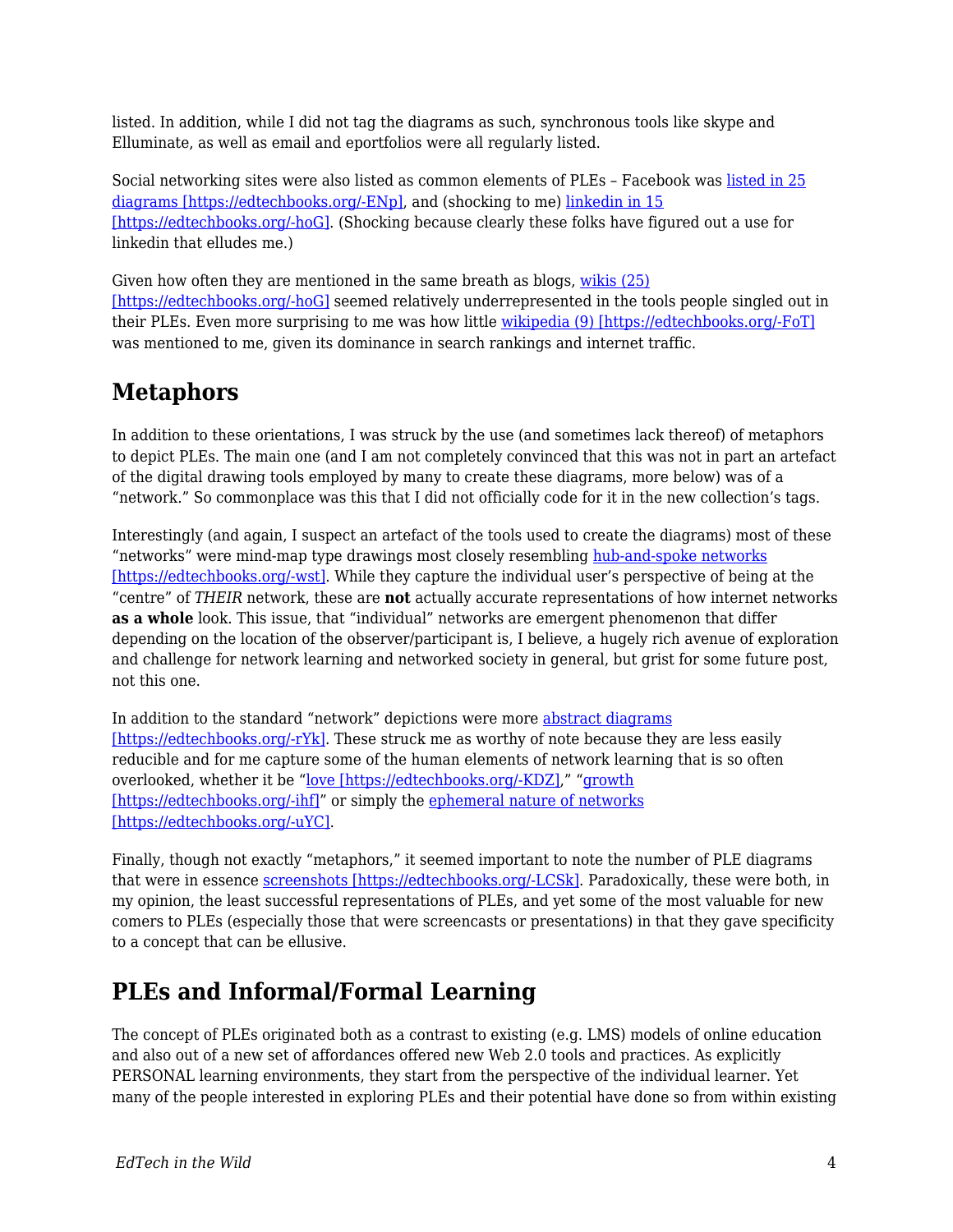institutions, educational business models and practices (e.g. courses, cohorts,certification.)

Some of the diagrams reflect this [attempt to conceptualize a relationship between PLEs and](http://www.edtechpost.ca/ple_diagrams/index.php/tag/22/institution-oriented) [institutions \(and their MLE/VLE\) \[https://edtechbooks.org/-oWS\]w](http://www.edtechpost.ca/ple_diagrams/index.php/tag/22/institution-oriented)hich I tagged as "institution oriented." In addition, at least [13 diagrams explicitly reference the LMS as a component of the PLE](http://www.edtechpost.ca/ple_diagrams/index.php/tag/37/lms) [\[https://edtechbooks.org/-Xmb\]](http://www.edtechpost.ca/ple_diagrams/index.php/tag/37/lms).

Whilst a slightly different issues, it seemed worthy to note in this section the [number of diagrams that](http://www.edtechpost.ca/ple_diagrams/index.php/tag/16/public-private) [explicitly noted a difference between private activities and public interactions](http://www.edtechpost.ca/ple_diagrams/index.php/tag/16/public-private) [\[https://edtechbooks.org/-LsI\],](http://www.edtechpost.ca/ple_diagrams/index.php/tag/16/public-private) signalling, as in the case of the formal/informal distinction above, that in some conceptions PLEs are very much about accomodating and permitting flow between both.

## **The Effects of Digital Drawing Tools**

I had a suspicion that the diagrams are greatly influenced by the tools people chose to use to draw them; that their tendency towards a certain type of depiciton (networks, entities & flows, venn diagrams) were because that is what those tools do well.

To see if this might be true, I coded those [diagrams created with a digital drawing tool](http://www.edtechpost.ca/ple_diagrams/index.php/tag/2/drawing-tool) [\[https://edtechbooks.org/-Sij\]](http://www.edtechpost.ca/ple_diagrams/index.php/tag/2/drawing-tool)to contrast them with [hand drawn diagrams](http://www.edtechpost.ca/ple_diagrams/index.php/tag/14/hand-drawn) [\[https://edtechbooks.org/-LsL\]\(](http://www.edtechpost.ca/ple_diagrams/index.php/tag/14/hand-drawn)of which there were far fewer.)

The results seem inconclusive – if anything, the hand-drawn ones in the collection seem even more dominated by "network-like" drawings.

## **Conclusions**

#### **We know what PLEs are…**

So given all of these observations, I'm wondering if there are any conclusions to be drawn. (N.B. in what follows I will refer regularly to [wikipedia's definiton of PLEs \[https://edtechbooks.org/-dJw\]](http://en.wikipedia.org/wiki/Personal_learning_environment). Not because it is the only or best one, but as one developed on an openly editable platform with public standards for acceptability, so hopefully reflecting some sort of rough consensus.)

With the dominance of "tool oriented" diagrams, and the fact that the tools listed are well-known "Web 2.0" tools, Wikipedia's [description \[https://edtechbooks.org/-dJw\]](http://en.wikipedia.org/wiki/Personal_learning_environment) of PLEs as "Technically, the PLE represents the integration of a number of "Web 2.0″ technologies like blogs, Wikis, RSS feeds, Twitter, Facebook, etc." seems spot on. Given also the prevelance in the diagrams of flows and networks, [Downes description \[https://edtechbooks.org/-Koq\]](http://www.elearnmag.org/subpage.cfm?section=articles&article=29-1) that PLEs "become[s]…not a single application, but a collection of interoperating applications—an environment rather than a system" seems supported too.

Given also the general lack of references to LMS and institutional systems (though there are some), the notions that PLEs "put[s] the individual learner at the center" and are about "the independent learner" seem generally reflected in the diagrams.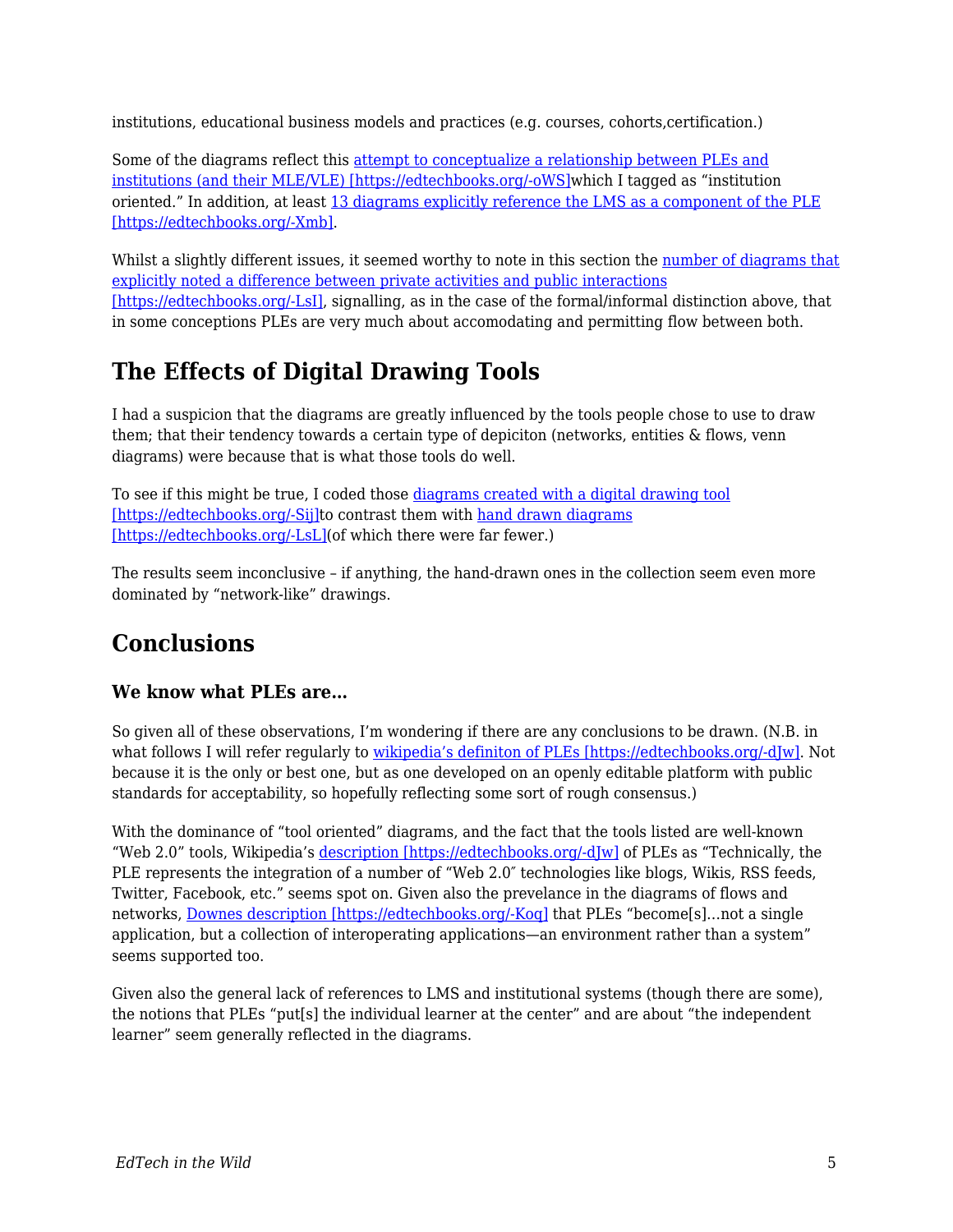#### **…but must constantly find this out for ourselves**

However, there is one assertion about what PLEs are and how people use them that is generally not reflected in the diagrams – that PLEs "provid[e] support for learners to set their own learning goals." A very few of the diagrams do make mention of keeping track of goals, whether this be explicitly as a "[use \[https://edtechbooks.org/-QGq\]"](http://www.edtechpost.ca/ple_diagrams/index.php/tag/3/use-oriented) or in the form of tools like ToDo lists or sites like 43things. But by and large this idea of "learning goals" seems absent from the diagrams.

I believe this gets at the heart of some of the tensions that exist between existing institutional models of education and emerging visions of network learning. The absence of "goal setting" (and its corollary, learning paths AKA curriculum) on the diagrams is in part by design, but also in part a short coming of the current conceptualizations. **By design** because, in a truly *personal* learning environment, the goals and paths one follows aren't necessarily the predefined ones of the past but instead are constantly emerging based on where one finds oneself and what one needs at the time, or as [Downes writes \[https://edtechbooks.org/-Koq\]](http://www.elearnmag.org/subpage.cfm?section=articles&article=29-1) "according to the student's own needs and interests."

But this absence is also a shortcoming because it throws the baby out with the bathwater, reflecting a somewhat all-or-nothing attitude towards pre-existing curriculum, practices like instructional design (which attempt to anticipate the sequence and instructional interventions through which something can be taught or learned) as (more importantly to me) towards meta-cognitive skills, practices and tools to support the learners own definition of goals and paths.

Clearly, the appropriateness of pre-existing, curricular-based means of learning depends quite a lot on both what is being learned and the learner themselves. But there are times when it seems beyond question that simply following a set of instructions or looking something up is both the easiest and most common way to learn a fact or concept. Yet the relative lack (only 12 out of 79) of explicit reference to pre-existing learning [resources \[https://edtechbooks.org/-qsKK\]](http://www.edtechpost.ca/ple_diagrams/index.php/tag/6/resource-oriented) does seem to support a pendulum-swing away from this older content-centric vision of learning. That may not be an entirely bad thing, as it has perhaps dominated for far too long, but in an effort to contrast it I do fear we sometimes overstate the lack of importance of content. I am NOT arguing that curriculum or contentfocused education and learning is best or the only way, but that it does still have a place.

More importantly to me though, the absence in the diagrams of methods or tools to set goals and identify learning paths doesn't speak to their originators' lack of insight or understanding (these come from some of the smartest people I know) but instead that as a whole we are still grappling with how to reconcile the network age of seemingly infinite content, people, connections and activities, with our limited lifespans, limited abilities to pay attention, and limited energies to expend on any one thing.

This is what I was trying to get at in the [revised version of my Becoming a Network Learner talk](http://www.edtechpost.ca/wordpress/2010/04/28/network-learner-redux-tlt-10-keynote/) [which I gave at the TLT conference in 2010 in Saskatchewan \[https://edtechbooks.org/-Cjm\].](http://www.edtechpost.ca/wordpress/2010/04/28/network-learner-redux-tlt-10-keynote/) That it is great to swim in this vast ocean we call the Internet, but if we do so without reference points, without some direction, we run the risk of finding ourselves miles from shore, out of breath, unable to tread water any longer. The constant lament of information overload, internet distractedness, etc, seem very real to me.

The trouble in actually depicting this on a diagram is that it's not particularly a tool that is needed (though I do think things like social filters and constrained search, recommendation engines, etc can